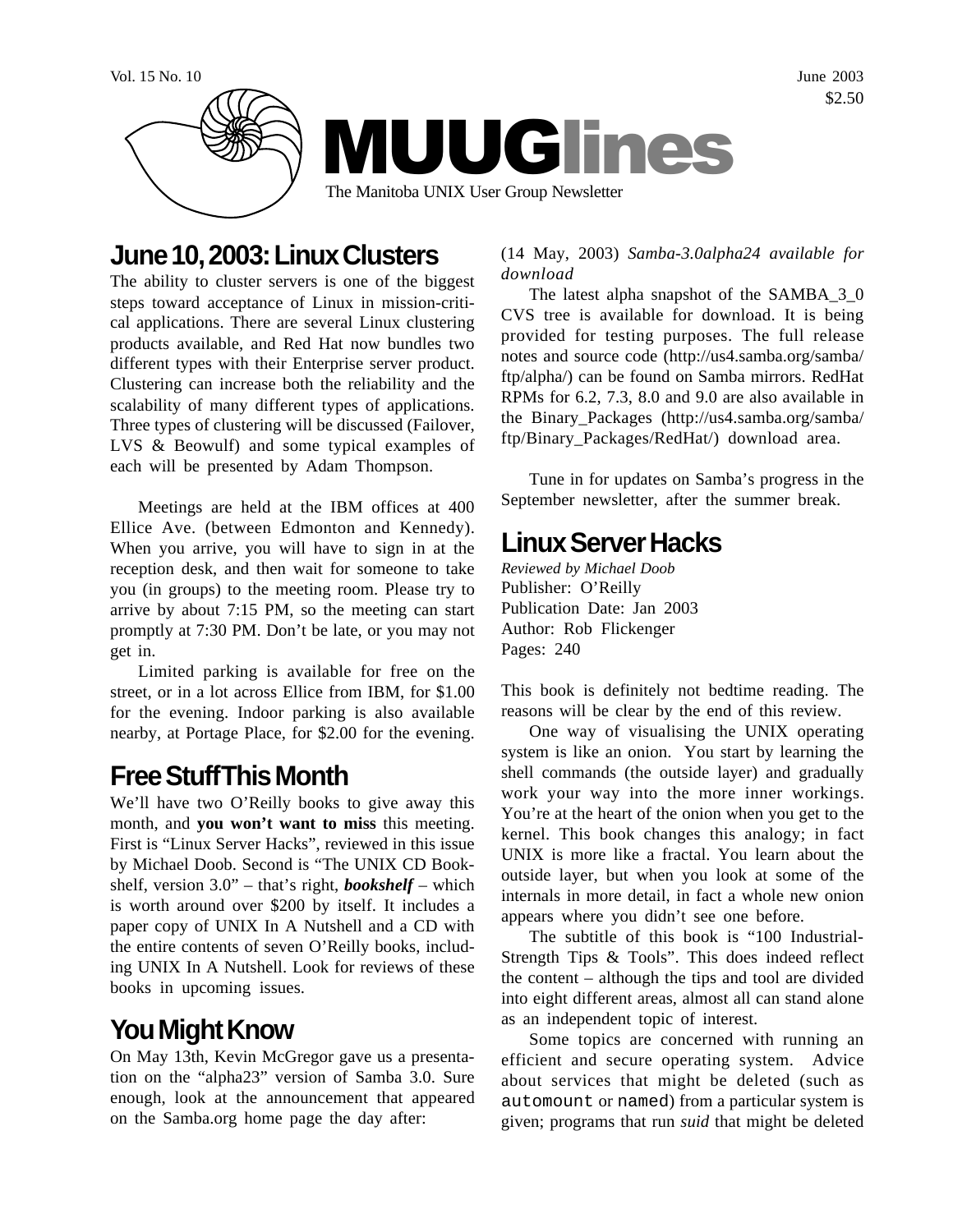also are suggested (when was the last time you used the at command?); many of the default drivers in the kernel can be removed if they were compiled in (when was the last time you really read /var/log/ dmesg to see what's really loaded at boot time?).

A checklist of things to do when a user leaves your system is given. For example, you took the user out of /etc/passwd, but what if there is a .rhosts file? These are important for anyone who really needs to worry about having optimum efficiency with reasonable security, and while what is presented is certainly available from man pages or other books, it's nice to have it all in one place.

Another set of topics is about various bits and pieces of the file system. Want to set up a file that can't be linked to using ln or removed using rm, even with root access? Look at the immutable property set with chattr and viewed with lsattr. You know about /proc/cpuinfo? There's lots of other information in the /proc directory that is described within this book.

Other sections concern the efficient implementation of various necessary tasks for administering a system. For example, many tips are given for making backups, either over the net or otherwise, with tools like rsync. Both full and incremental backups are discussed, including a clever way of keeping unchanged files in an incremental backup as links rather than copies.

Still more is given about networking, including tips involving iptables and masquerading. Using ssh over the net is also discussed. For example, suppose you want ssh to do a task on a remote computer using a cron job on the local one. Whenever such a task is done from a shell prompt, it is necessary to give the password on the other computer before ssh will start to execute, so it would seem that trying use cron is impossible. However by using ssh-keygen properly and by setting the keys on both machines appropriately, it can be done.

The flavour of this book is hopefully apparent. The topics are somewhat scattered, but with each one has some interesting idea. This book simply must be read with a keyboard attached to a running Linux system nearby. If you like playing with the various arcane properties of Linux, this is a book for you. If not, you might as well leave it alone.

And this is why this book is not bedtime reading. You'll start to read a section and you'll have

this impossible-to-ignore urge to fire up the nearest Linux box to try things out. This is not good if you hope to relax and drift off to sleep; it's even worse if your sweetie happens to be with you. Nonetheless, this book is a lot of fun.

### **The Jargon File**

*Announcement by Eric S. Raymond*

The Jargon File is a central part of the heritage of the Linux and open-source movements. As we approach the File's 30th anniversary, it is my pleasure and honor to bring the hacker community a major new release, 4.4.0. It has been made available at:

http://www.catb.org/~esr/jargon/

This is a not a mere point release, but a major revision incorporating weeks of work. The file masters have been converted from Texinfo to XML-Docbook; as a result,

- There is a real change-log file; you can see which entries have been added, changed, or deleted in each release since 4.0.0.
- The new File includes cartoons and illustrations. In addition to the Crunchly cartoons from the paper edition (the New Hacker's Dictionary) there are other photographs and illustrations of historical and current interest.

There have been many content changes as well:

- The entries have been systematically weeded out with Google searches, so the File reflects live usage better than ever before. Over a hundred bogus entries were removed.
- Copies of all old versions still extant are now available in an archive directory, together with the tools I used for reconstructing the entry histories.

As usual, many entries have been revised and updated. Enjoy!

### **SCO v. IBM**

We'll write about this when something interesting has happened.

## **Rise, Son Of Cygna!**

ScummVM is an implementation of LucasArts S.C.U.M.M. (*Script Creation Utility for Maniac Mansion*) interpreter, used in games such as Monkey Island, Indiana Jones, Day Of The Tentacle,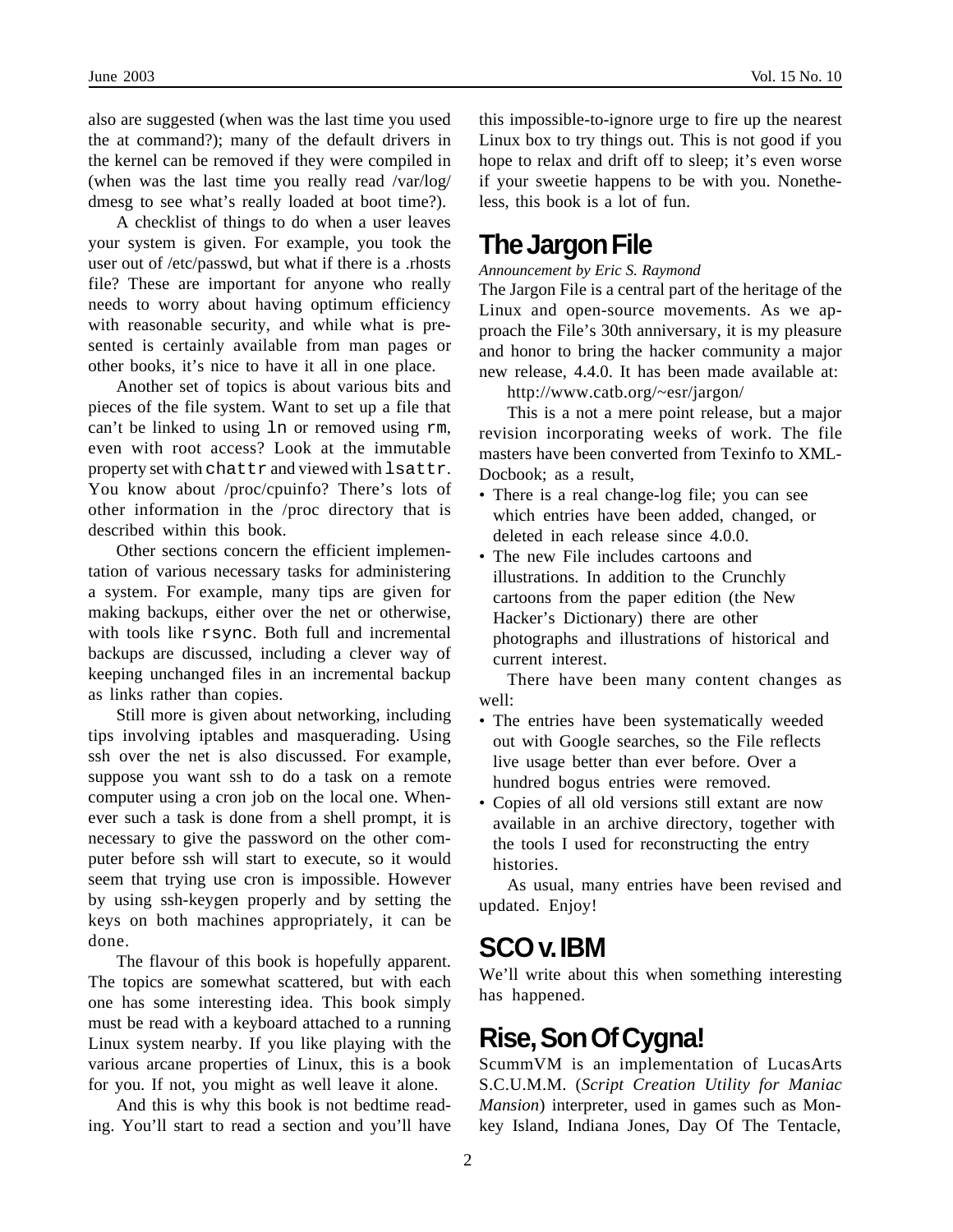Sam and Max, and many more. Some things are still missing, and some games cannot be completed yet. There are quite a few known bugs. Regardless of the bugs it is still possible to play some games all the way through to the end. Still other games do not load at all.

ScummVM 0.4.1, a stability-focused point release, is now available for download. Changes since 0.4.0 include:

- Several crashes/bugs have been fixed in Curse of Monkey Island.
- Several iMUSE and music-related bugs have been fixed.
- AdvMame3X is new, giving a 3x scaled and AdvMame-smoothed game.
- Fixed airport doors in Zak McKracken
- Fixed crash in SDL backend

Eleven days earlier (May 14), 0.4.0 was announced, following five months of work on 0.3.0. Changes included:

- Curse of Monkey Island (comi) support (experimental)
- Added support for the EGA versions of Loom, Monkey Island and Indy3
- Improved music support in Indy3 and the floppy versions of Monkey Island
- Many Simon the Sorcerer 1 & 2 improvements and fixes
- Very pre-alpha Beneath a Steel Sky code. Don't expect it to do anything (in fact it is disabled in the 0.4.0 release, but you can get it by compiling ScummVM yourself).
- Even more pre-alpha support for V2 SCUMM games (Maniac Mansion and Zak)
- Preliminary support for early Humongous Entertainment titles (very experimental)
- New debug console and several GUI/Launcher enhancements
- New Save/Load code (easier to expand while retaining compatibility)
- DreamCast port now works with new games added for 0.3.0b
- New official PalmOS port
- Various minor and not so minor SCUMM game fixes
- Large memory leak fixed for The Dig/COMI
- SMUSH code optimised, frame dropping added for slower machines
- Code cleanups

### **7th Heaven for Linux Users Opera 7 now available on Linux**

Opera Software has released Opera 7 for Linux, offering Linux users a faster and better Internet experience. The new version includes major new features and changes from Opera 6 for Linux as well as a built-in e-mail client not previously available in Opera for Linux.

The first Opera 7 release on Linux is version 7.11, bringing Opera for Linux up to the same level of development as Windows, with Opera 7.11 for Windows being released just last week. Opera's cross-platform development has now advanced so far that releases on Opera's numerous platforms can be only days apart.

Until now, Opera has only offered an integrated e-mail client in the browser to its Windows users. With version 7, Opera introduces a state of the art e-mail client and e-mail organizer, which automatically categorizes and sorts e-mail messages, has an integrated spam filter, and supports POP3, IMAP, and ESMTP.

Opera 7.11 for Linux offers a slew of userfriendly features including the password manager the Wand, the e-mail and news client M2, as well as new features such as FastForward, Rewind, Notes, and Slideshow, which are not only new to Opera, but also completely new to the world of browsing. Popular Opera functions from previous versions including pop-up killer, multiple document interface (MDI), mouse gestures, keyboard shortcuts, Hotclick translation, zooming, integrated search, and many more, are of course included and refined. Now users can even customize and make their own toolbars, mouse gestures and keyboards shortcuts and share with other Opera users.

#### **New features in Opera 7 for Linux FastForward and Rewind**

Opera has added two new buttons in the toolbar to speed up Opera users' Web navigation, letting the browser anticipate where the user will want to go next. Opera first introduced FastForward as a part of the Forward button in Opera 7 for Windows, but in this release has refined this feature and added two completely new buttons to the toolbar. The FastForward and Rewind buttons support all major languages and lets users browse much more efficiently.